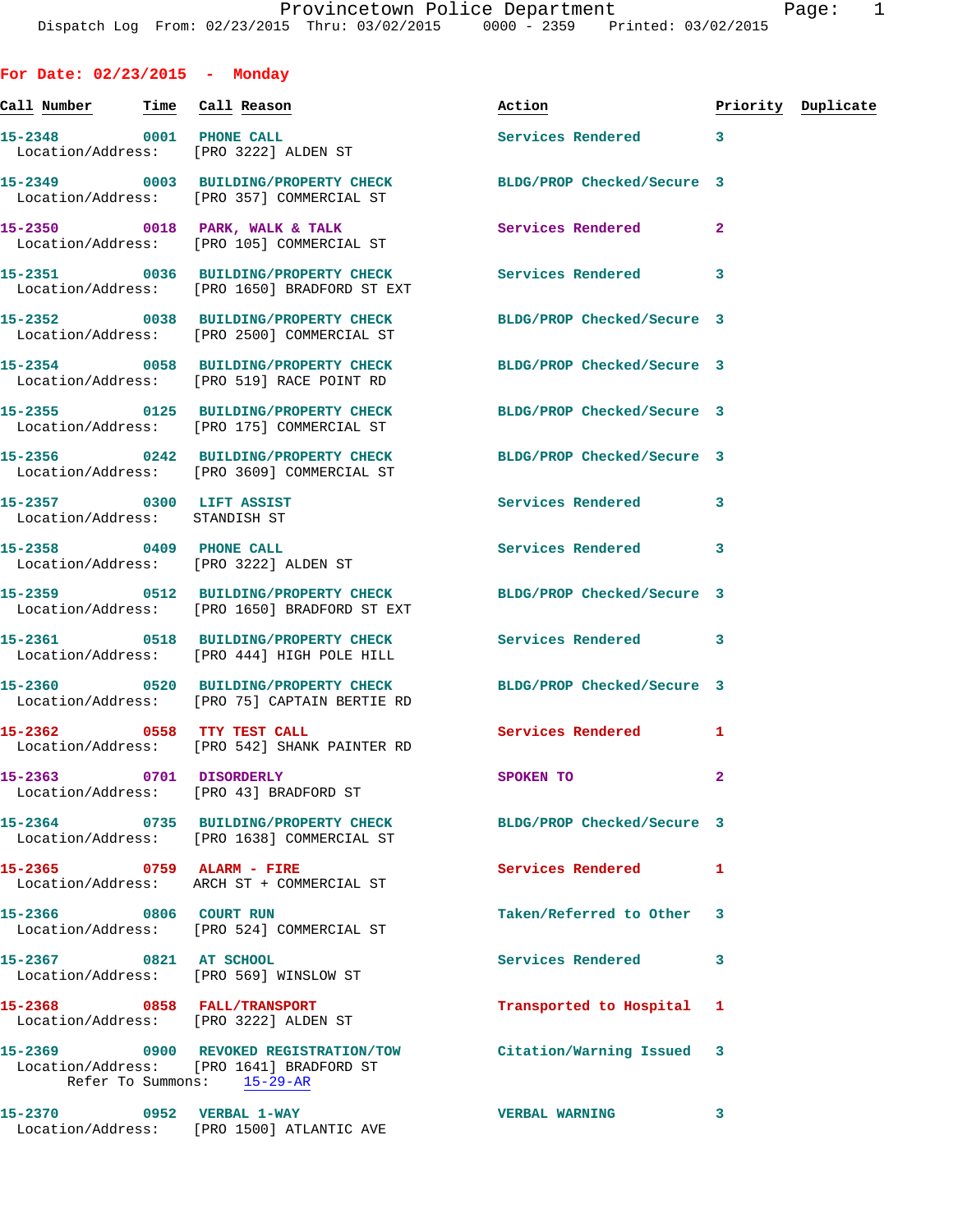| Location/Address: ATLANTIC AVE                                        | 15-2371 1043 WELL-BEING CHECK Taken/Referred to Other 3                                                       |                            |              |    |
|-----------------------------------------------------------------------|---------------------------------------------------------------------------------------------------------------|----------------------------|--------------|----|
|                                                                       | 15-2373 1118 PARK, WALK & TALK<br>Location/Address: RYDER ST + COMMERCIAL ST                                  | Services Rendered 2        |              |    |
|                                                                       | 15-2374 1323 BUILDING/PROPERTY CHECK BLDG/PROP Checked/Secure 3<br>Location/Address: [PRO 444] HIGH POLE HILL |                            |              |    |
| Location/Address: [PRO 3440] ROUTE 6                                  | 15-2377 1328 MV OBSERVANCE / ASSIGNMENT Services Rendered 3                                                   |                            |              |    |
|                                                                       | 15-2376 1329 BUILDING/PROPERTY CHECK Services Rendered<br>Location/Address: [PRO 3430] COMMERCIAL ST          |                            | 3            |    |
|                                                                       | 15-2375 1331 VERBAL DEFECTIVE<br>Location/Address: [PRO 2513] ROUTE 6                                         | <b>VERBAL WARNING</b>      | 3            |    |
|                                                                       | 15-2378 1341 MV OBSERVANCE / ASSIGNMENT Services Rendered<br>Location/Address: [PRO 106] COMMERCIAL ST        |                            | 3            |    |
|                                                                       | 15-2379 1410 DOCTOR-ORDERED TRANSPORT Transported to Hospital<br>Location/Address: [PRO 440] HARRY KEMP WAY   |                            | 1            |    |
|                                                                       | 15-2380 1414 MV REPOSSESSION<br>Location/Address: [PRO 547] COMMERCIAL ST                                     | <b>Vehicle Towed</b>       | $\mathbf{2}$ |    |
| 15-2381 1420 VERBAL DEFECTIVE<br>Location/Address: [PRO 2479] ROUTE 6 |                                                                                                               | <b>VERBAL WARNING</b>      | 3            |    |
|                                                                       | 15-2383 1451 ALARM - GENERAL<br>Location/Address: [PRO 346] COMMERCIAL ST                                     | Services Rendered          | 1            |    |
| Location/Address: [PRO 3222] ALDEN ST                                 | 15-2384 1541 MEDICAL EMERGENCY/D.O.T. Transported to Hospital                                                 |                            | 1            |    |
|                                                                       | 15-2386 1614 BUILDING/PROPERTY CHECK<br>Location/Address: [PRO 2483] COMMERCIAL ST                            | Services Rendered 3        |              |    |
| 15-2388 1648 MV STOP                                                  | Location/Address: BRADFORD ST EXT + CREEK HILL RD                                                             | <b>VERBAL WARNING</b>      | 3            |    |
|                                                                       | 15-2389 1658 MEDICAL EMERGENCY/SEIZURE Transported to Hospital 1<br>Location/Address: [PRO 1011] NELSON AVE   |                            |              |    |
|                                                                       | 15-2390 1702 ASSIST AGENCY / MUTUAL AID Services Rendered<br>Location/Address: [PRO 1892] SHANK PAINTER RD    |                            | 3            |    |
| 15-2393 1744 COMPLAINT                                                | Location/Address: [PRO 440] HARRY KEMP WAY                                                                    | Services Rendered          | 3            |    |
|                                                                       | 15-2391 1750 MV OBSERVANCE / ASSIGNMENT Services Rendered<br>Location/Address: [PRO 106] COMMERCIAL ST        |                            | 3            |    |
|                                                                       | 15-2392 1808 ASSIST AGENCY / WATER<br>Location/Address: [PRO 1674] BRADFORD ST                                | Taken/Referred to Other    | -3           |    |
|                                                                       | 15-2394 1820 BUILDING/PROPERTY CHECK<br>Location/Address: [PRO 433] RYDER ST EXT                              | BLDG/PROP Checked/Secure 3 |              |    |
|                                                                       | 15-2395 2316 BUILDING/PROPERTY CHECK<br>Location/Address: [PRO 3292] COMMERCIAL ST                            | BLDG/PROP Checked/Secure 3 |              |    |
| 15-2396 2327 DISTURBANCE<br>Location/Address: COMMERCIAL ST           |                                                                                                               | <b>Services Rendered</b>   | 1            |    |
| 15-2397 2330 LOBBY TRAFFIC                                            | Location/Address: [PRO 542] SHANK PAINTER RD                                                                  | Services Rendered 3        |              | 26 |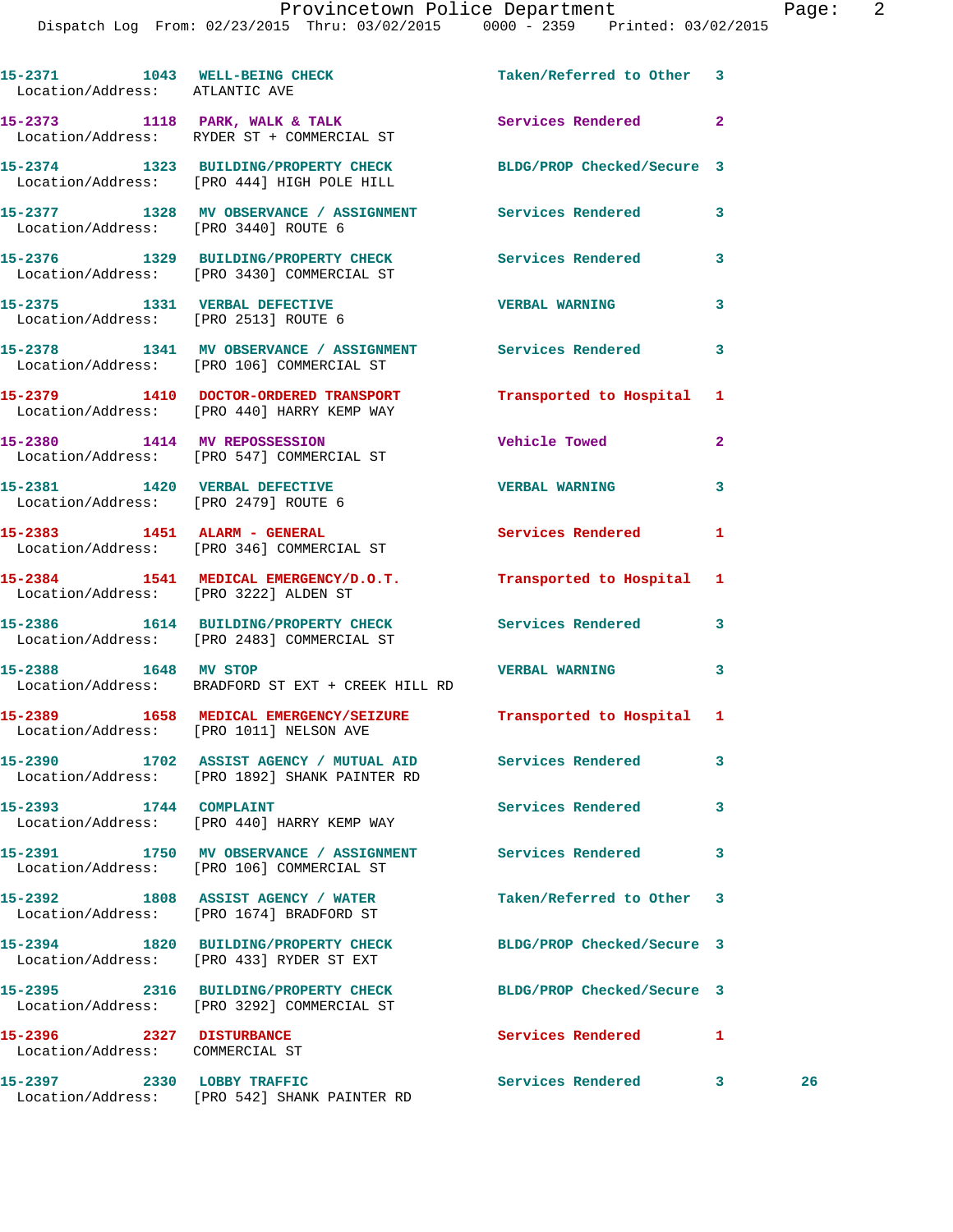|                                      | Provincetown Police Department<br>Dispatch Log From: 02/23/2015 Thru: 03/02/2015 0000 - 2359 Printed: 03/02/2015 |                          | Page: 3 |
|--------------------------------------|------------------------------------------------------------------------------------------------------------------|--------------------------|---------|
| For Date: $02/24/2015$ - Tuesday     |                                                                                                                  |                          |         |
|                                      | 15-2398 0031 MV OBSERVANCE / ASSIGNMENT Services Rendered 3<br>Location/Address: [PRO 2368] SHANK PAINTER RD     |                          |         |
|                                      | 15-2399 0032 BUILDING/PROPERTY CHECK BLDG/PROP Checked/Secure 3<br>Location/Address: [PRO 545] SHANK PAINTER RD  |                          |         |
|                                      | 15-2400 0044 MV OBSERVANCE / ASSIGNMENT Services Rendered 3<br>Location/Address: RYDER ST + BRADFORD ST          |                          |         |
| Location/Address: [PRO 2513] ROUTE 6 | 15-2401 0049 MV OBSERVANCE / ASSIGNMENT Services Rendered 3                                                      |                          |         |
|                                      | 15-2402 0106 BUILDING/PROPERTY CHECK BLDG/PROP Checked/Secure 3<br>Location/Address: [PRO 526] RYDER ST EXT      |                          |         |
|                                      | 15-2403 0115 BUILDING/PROPERTY CHECK Services Rendered 3<br>Location/Address: [PRO 2483] COMMERCIAL ST           |                          |         |
|                                      | Location/Address: CONWELL ST + OLD ANN PAGE WAY                                                                  |                          | 3       |
|                                      | 15-2405 0206 BUILDING/PROPERTY CHECK BLDG/PROP Checked/Secure 3<br>Location/Address: [PRO 1638] COMMERCIAL ST    |                          |         |
|                                      | 15-2406 0211 BUILDING/PROPERTY CHECK Services Rendered 3<br>Location/Address: [PRO 75] CAPTAIN BERTIE RD         |                          |         |
|                                      | 15-2407 0243 BUILDING/PROPERTY CHECK BLDG/PROP Checked/Secure 3<br>Location/Address: [PRO 1778] SHANK PAINTER RD |                          |         |
|                                      | 15-2408 0451 ALARM - GENERAL<br>Location/Address: [PRO 3935] HARBOUR DR                                          | No Action Required 1     |         |
|                                      | 15-2409 0459 BUILDING/PROPERTY CHECK Services Rendered 3<br>Location/Address: [PRO 526] RYDER ST EXT             |                          |         |
|                                      | 15-2410 0517 BUILDING/PROPERTY CHECK BLDG/PROP Checked/Secure 3<br>Location/Address: [PRO 2540] RACE POINT RD    |                          |         |
| Location/Address: SHANK PAINTER RD   | 15-2411 0559 MV OBSERVANCE / ASSIGNMENT                                                                          | <b>Services Rendered</b> |         |
|                                      | 15-2412 0643 COMPLAINT/THREATS<br>Location/Address: [PRO 868] COMMERCIAL ST                                      | <b>SPOKEN TO</b>         | 3       |
|                                      | 15-2413 0722 ASSIST CITIZEN<br>Location/Address: [PRO 2793] COMMERCIAL ST                                        | <b>Services Rendered</b> | 3       |
|                                      | 15-2414 0744 BUILDING/PROPERTY CHECK Services Rendered<br>Location/Address: [PRO 3430] COMMERCIAL ST             |                          | 3       |
| 15-2415 0806 AT SCHOOL               | Location/Address: [PRO 569] WINSLOW ST                                                                           | <b>Services Rendered</b> | 3       |
| Location/Address: [PRO 571] ALDEN ST | 15-2416 0829 BUILDING/PROPERTY CHECK BLDG/PROP Checked/Secure 3                                                  |                          |         |
|                                      | 15-2417 0857 BUILDING/PROPERTY CHECK BLDG/PROP Checked/Secure 3<br>Location/Address: [PRO 2500] COMMERCIAL ST    |                          |         |
|                                      | 15-2418 0934 BURGLAR ALARM<br>Location/Address: [PRO 2535] COMMERCIAL ST                                         | Services Rendered 1      |         |
|                                      | 15-2419 0939 MEDICAL EMERGENCY/TRANSPORT Transported to Hospital 1<br>Location/Address: [PRO 157] COMMERCIAL ST  |                          |         |
|                                      | 15-2420       0948   MV OBSERVANCE / ASSIGNMENT      Services Rendered      3                                    |                          |         |

Location/Address: [PRO 2489] BRADFORD ST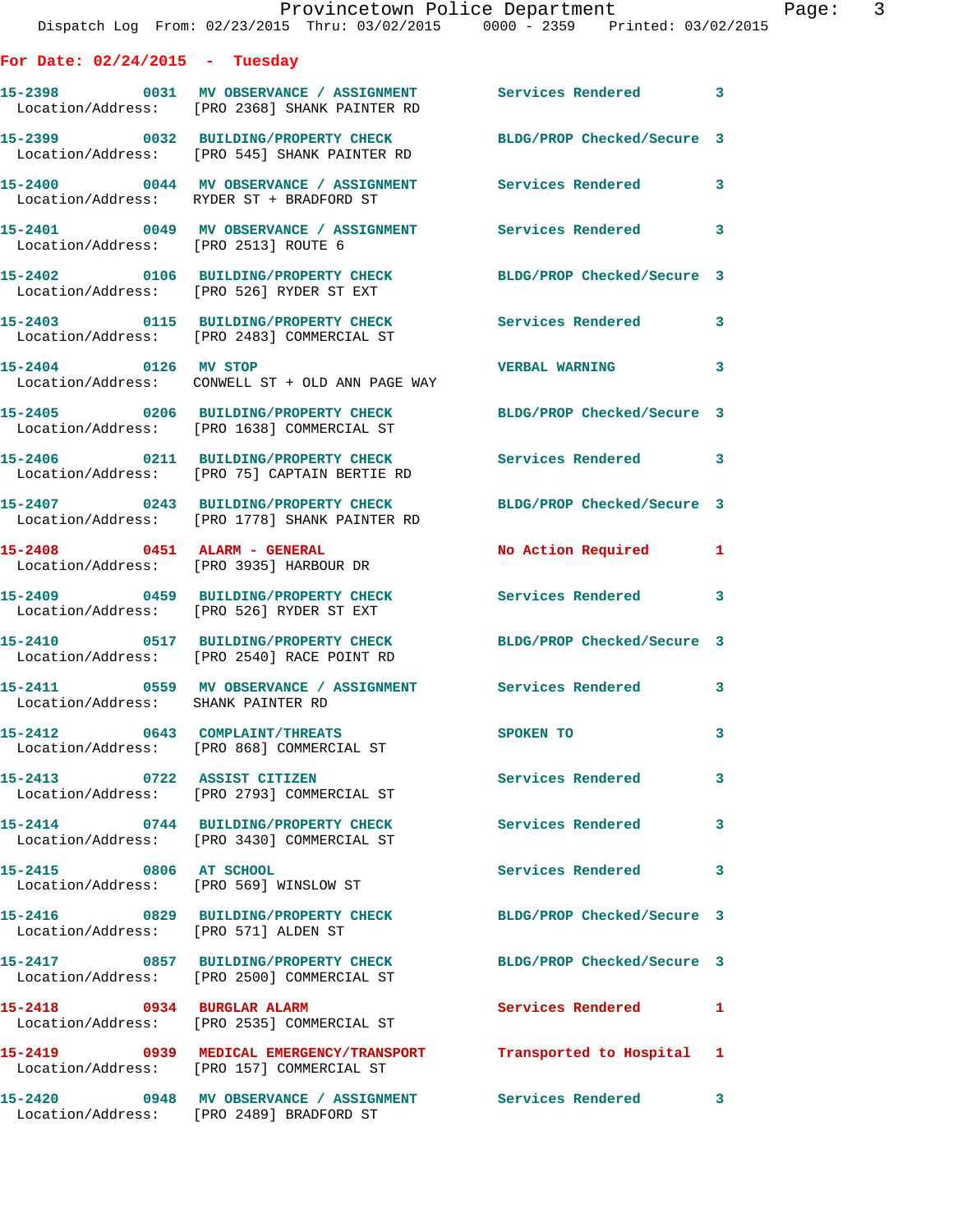|                                                                 | Dispatch Log From: 02/23/2015 Thru: 03/02/2015 0000 - 2359 Printed: 03/02/2015                                  | Provincetown Police Department | $\frac{4}{3}$<br>Page: |
|-----------------------------------------------------------------|-----------------------------------------------------------------------------------------------------------------|--------------------------------|------------------------|
|                                                                 | 15-2421 0956 DISTURBANCE<br>Location/Address: [PRO 3718] BRADFORD ST                                            | Services Rendered 1            |                        |
|                                                                 | 15-2422 1004 TRUNK SITE DOWN<br>Location/Address: [PRO 542] SHANK PAINTER RD                                    | Services Rendered 3            |                        |
|                                                                 | 15-2423 1108 GENERAL INFO                                                                                       | No Action Required 3           |                        |
|                                                                 | 15-2424 1131 PET PANTRY<br>Location/Address: [PRO 3296] SHANK PAINTER RD                                        | Services Rendered              | $\mathbf{3}$           |
|                                                                 | 15-2425 1230 BUILDING/PROPERTY CHECK Services Rendered 3<br>Location/Address: [PRO 2490] PROVINCELANDS RD       |                                |                        |
|                                                                 | 15-2426 1301 PARK, WALK & TALK<br>Location/Address: [PRO 175] COMMERCIAL ST                                     | Services Rendered 2            |                        |
| Location/Address: [PRO 1432] SNOWS LN                           | 15-2428 1334 STUCK DUCK                                                                                         | Services Rendered              | $\mathbf{2}$           |
| 15-2429 1342 WATER CALL                                         | Location/Address: [PRO 2991] SNOWS LN                                                                           | Taken/Referred to Other 3      |                        |
|                                                                 | 15-2430 1351 SHOPLIFTING<br>Location/Address: [PRO 3296] SHANK PAINTER RD                                       | Services Rendered 3            |                        |
| 15-2431 1531 LOOSE DOG<br>Location/Address: ALDEN ST            |                                                                                                                 | <b>GONE ON ARRIVAL</b>         | $\mathbf{2}$           |
|                                                                 | 15-2432 1549 FOUND KEYS<br>Location/Address: [PRO 105] COMMERCIAL ST                                            | Services Rendered 3            |                        |
|                                                                 | 15-2433 1854 FIRE, BLANKET<br>Location/Address: [PRO 1720] COMMERCIAL ST                                        | Extinguished                   | 1                      |
|                                                                 | 15-2434 1911 ALARM - GENERAL<br>Location/Address: [PRO 285] COMMERCIAL ST                                       | No Action Required 1           |                        |
|                                                                 | 15-2435 1944 BUILDING/OPEN DOOR<br>Location/Address: [PRO 3702] COMMERCIAL ST                                   | BLDG/PROP Checked/Secure 3     |                        |
| 15-2436 2035 BURST PIPE<br>Location/Address: [PRO 2753] RACE RD |                                                                                                                 | Services Rendered 3            |                        |
|                                                                 | 15-2437 2047 BUILDING/PROPERTY CHECK BLDG/PROP Checked/Secure 3<br>Location/Address: [PRO 433] RYDER ST EXT     |                                |                        |
|                                                                 | 15-2438 2113 ALARM - GENERAL<br>Location/Address: [PRO 440] HARRY KEMP WAY                                      | False Alarm <b>Example 20</b>  | $\mathbf{1}$           |
|                                                                 | 15-2439 2131 BUILDING/PROPERTY CHECK BLDG/PROP Checked/Secure 3<br>Location/Address: [PRO 1650] BRADFORD ST EXT |                                |                        |
|                                                                 | 15-2440 2148 BUILDING/PROPERTY CHECK BLDG/PROP Checked/Secure 3<br>Location/Address: [PRO 530] SHANK PAINTER RD |                                |                        |
|                                                                 | 15-2441 2214 MEDICAL EMERGENCY<br>Location/Address: [PRO 2008] GARFIELD ST                                      | PATIENT REFUSAL 1              |                        |
|                                                                 | 15-2442 2237 BUILDING/PROPERTY CHECK BLDG/PROP Checked/Secure 3<br>Location/Address: [PRO 306] COMMERCIAL ST    |                                |                        |
|                                                                 | 15-2443 2259 LOBBY TRAFFIC<br>Location/Address: [PRO 542] SHANK PAINTER RD                                      | Services Rendered 3            | 15                     |
|                                                                 | 15-2444 2331 BUILDING/PROPERTY CHECK Services Rendered 3<br>Location/Address: [PRO 1650] BRADFORD ST EXT        |                                |                        |
|                                                                 | 15-2445      2340  BUILDING/PROPERTY CHECK       BLDG/PROP Checked/Secure 3                                     |                                |                        |

Location/Address: [PRO 3609] COMMERCIAL ST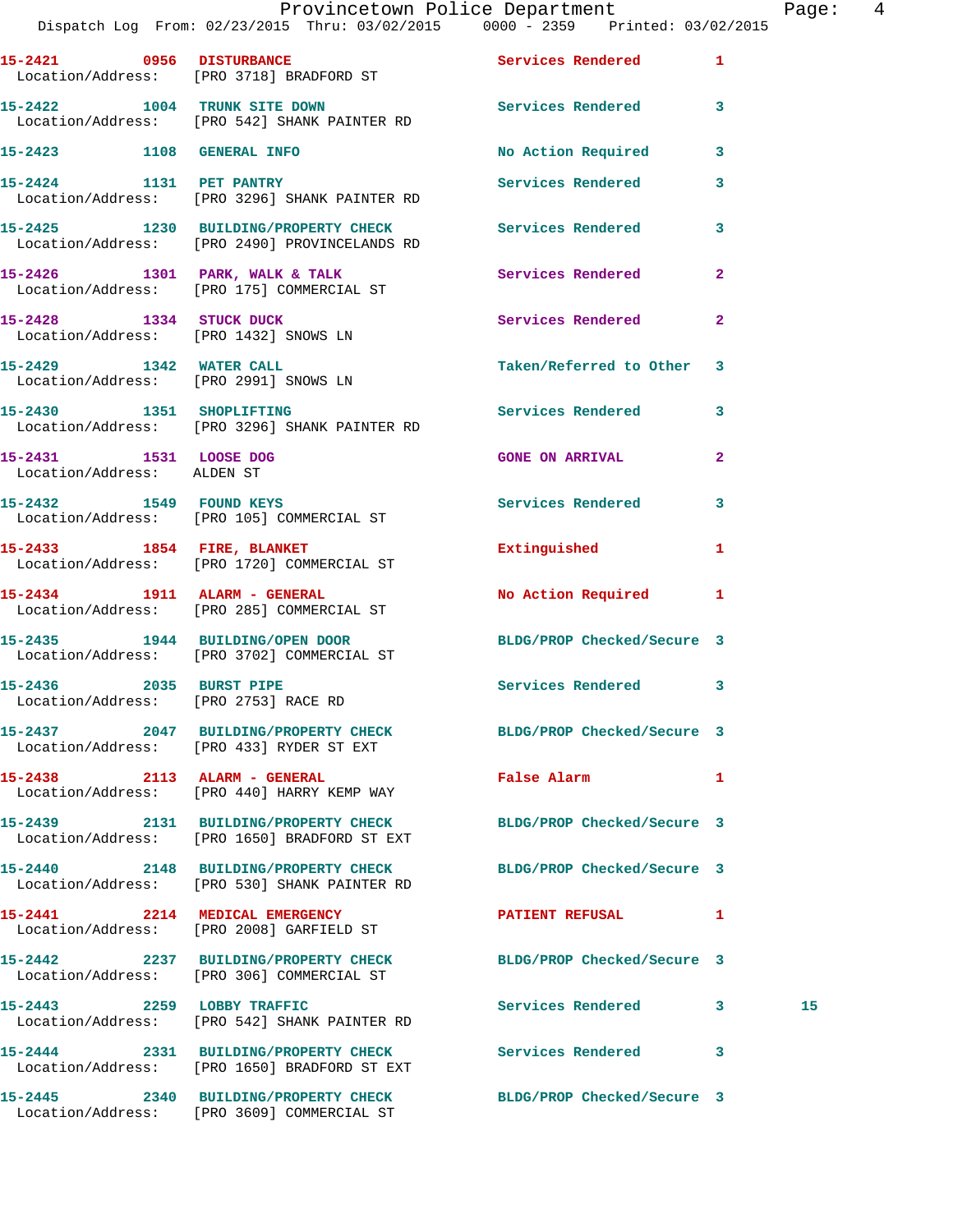|                                                                   | Provincetown Police Department<br>Dispatch Log From: 02/23/2015 Thru: 03/02/2015 0000 - 2359 Printed: 03/02/2015 |                           | P            |
|-------------------------------------------------------------------|------------------------------------------------------------------------------------------------------------------|---------------------------|--------------|
|                                                                   | 15-2446 2348 BUILDING/PROPERTY CHECK Services Rendered<br>Location/Address: [PRO 2977] COMMERCIAL ST             |                           | 3            |
|                                                                   | 15-2447 2353 MV OBSERVANCE / ASSIGNMENT Services Rendered<br>Location/Address: CONWELL ST + ROUTE 6              |                           | 3            |
| For Date: $02/25/2015$ - Wednesday                                |                                                                                                                  |                           |              |
|                                                                   | 15-2448 0000 BUILDING/PROPERTY CHECK BLDG/PROP Checked/Secure 3<br>Location/Address: [PRO 357] COMMERCIAL ST     |                           |              |
|                                                                   | 15-2449 0011 MV OBSERVANCE / ASSIGNMENT Services Rendered<br>Location/Address: [PRO 530] SHANK PAINTER RD        |                           | 3            |
| Location/Address: SHANK PAINTER RD                                | 15-2452 0038 MV OBSERVANCE / ASSIGNMENT Services Rendered                                                        |                           | 3            |
|                                                                   | 15-2451 0040 BUILDING/PROPERTY CHECK BLDG/PROP Checked/Secure 3<br>Location/Address: [PRO 1646] WINSLOW ST       |                           |              |
| Location/Address: [PRO 2] ALDEN ST                                | 15-2450 0044 BUILDING/PROPERTY CHECK BLDG/PROP Checked/Secure 3                                                  |                           |              |
|                                                                   | 15-2453 0047 MV OBSERVANCE / ASSIGNMENT Services Rendered<br>Location/Address: HIGH POLE HL + BRADFORD ST        |                           | 3            |
|                                                                   | 15-2454 0059 BUILDING/PROPERTY CHECK Services Rendered<br>Location/Address: [PRO 526] RYDER ST EXT               |                           | 3            |
|                                                                   | 15-2455      0125   MEDICAL EMERGENCY<br>Location/Address:   [PRO 3222]ALDEN ST                                  | Transported to Hospital 1 |              |
|                                                                   | 15-2457 0152 BUILDING/PROPERTY CHECK BLDG/PROP Checked/Secure 3<br>Location/Address: [PRO 2543] MACMILLAN WHARF  |                           |              |
|                                                                   | 15-2458 		 0153 BUILDING/PROPERTY CHECK Services Rendered<br>Location/Address: [PRO 1989] COMMERCIAL ST          |                           | 3            |
|                                                                   | 15-2459 0154 BUILDING/PROPERTY CHECK BLDG/PROP Checked/Secure 3<br>Location/Address: [PRO 3256] COMMERCIAL ST    |                           |              |
|                                                                   | 15-2460 0219 BUILDING/PROPERTY CHECK<br>Location/Address: [PRO 2206] COMMERCIAL ST                               | <b>Services Rendered</b>  | 3            |
|                                                                   | 15-2461 0255 BUILDING/PROPERTY CHECK BLDG/PROP Checked/Secure 3<br>Location/Address: [PRO 440] HARRY KEMP WAY    |                           |              |
| 15-2462 0422 MV COMPLAINT<br>Location/Address: [PRO 2513] ROUTE 6 |                                                                                                                  | Could Not Locate          | $\mathbf{2}$ |
|                                                                   | 15-2463 0800 BUILDING/PROPERTY CHECK BLDG/PROP Checked/Secure 3<br>Location/Address: [PRO 3259] MACMILLAN WHARF  |                           |              |
| Location/Address: SHIPS WAY RD                                    | 15-2464 0802 BUILDING/PROPERTY CHECK BLDG/PROP Checked/Secure 3                                                  |                           |              |
| Location/Address: [PRO 571] ALDEN ST                              | 15-2465 0936 BUILDING/PROPERTY CHECK BLDG/PROP Checked/Secure 3                                                  |                           |              |
|                                                                   | 15-2466 0942 MV ACCIDENT/RESCUE<br>Location/Address: [PRO 517] RACE POINT RD                                     | Transported to Hospital 1 |              |
|                                                                   | $15-2467$ 0947 PARK, WALK & TALK<br>Location/Address: [PRO 105] COMMERCIAL ST                                    | Services Rendered         | $\mathbf{2}$ |
|                                                                   | 15-2468 1001 1-WAY SIGN DOWN<br>Location/Address: ATLANTIC AVE + COMMERCIAL ST                                   | Taken/Referred to Other   | 3            |
| Location/Address: [PRO 3222] ALDEN ST                             | 15-2470   1014   DOCTOR-ORDERED TRANSPORT                                                                        | Transported to Hospital 1 |              |

Page: 5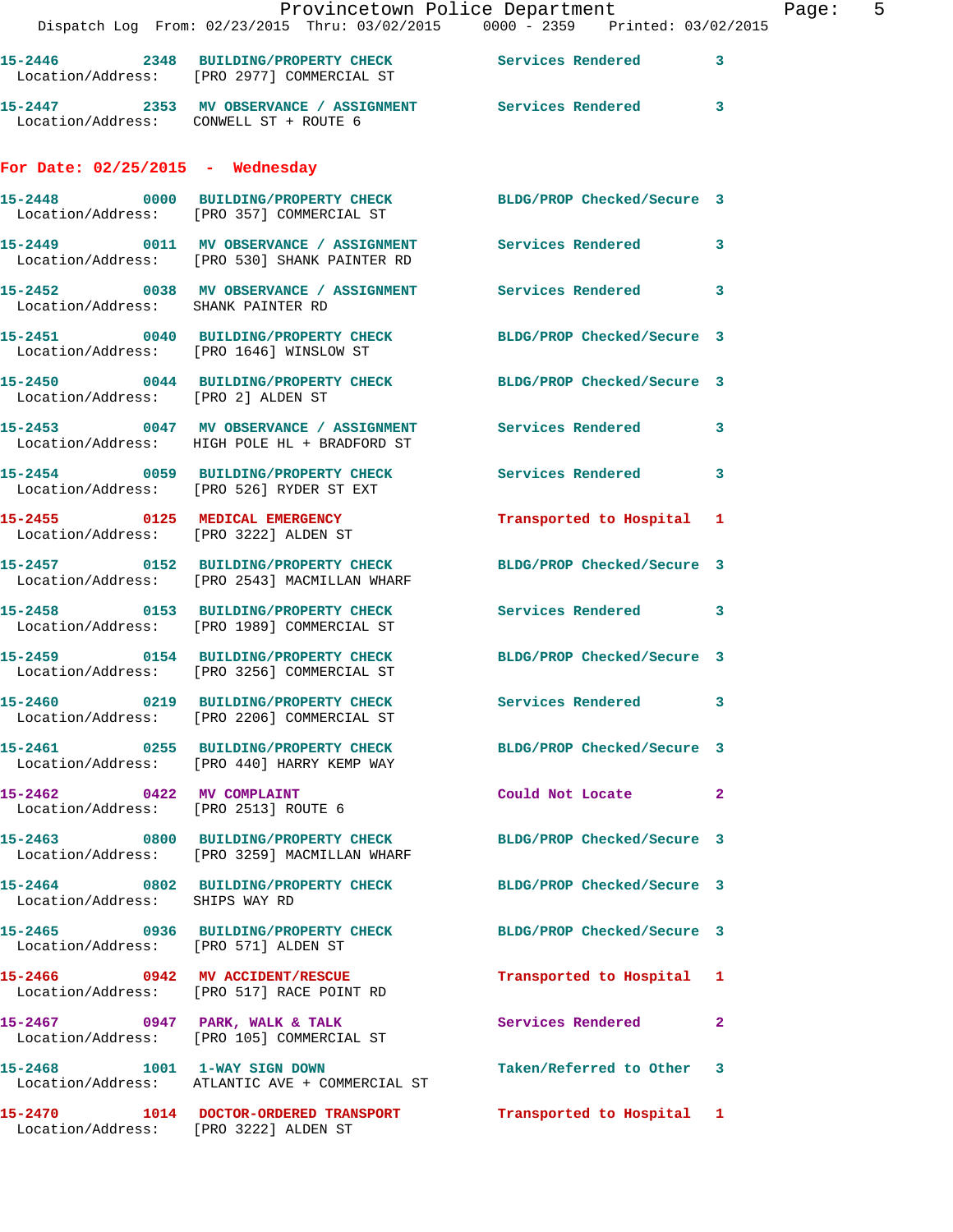Dispatch Log From: 02/23/2015 Thru: 03/02/2015 0000 - 2359 Printed: 03/02/2015

**15-2471 1017 AT SCHOOL Services Rendered 3**  Location/Address: [PRO 569] WINSLOW ST **15-2473 1040 MV OBSERVANCE / ASSIGNMENT Services Rendered 3**  Location/Address: BRADFORD ST + STANDISH ST **15-2475 1101 SERVE SUMMONS Could Not Locate 3 1**  Location/Address: [PRO 3996] MILLER HILL RD **15-2476 1108 MV COMPLAINT Services Rendered 2**  Location/Address: WINTHROP ST + COMMERCIAL ST **15-2477 1117 DOCTOR-ORDERED TRANSPORT Transported to Hospital 1**  Location/Address: [PRO 440] HARRY KEMP WAY 15-2479 1140 PARK, WALK & TALK Services Rendered 2 Location/Address: [PRO 537] SHANK PAINTER RD **15-2480 1152 OPEN DOOR BLDG/PROP Checked/Secure 3**  Location/Address: [PRO 1638] COMMERCIAL ST **15-2481 1305 PET PANTRY Services Rendered 3**  Location/Address: [PRO 1892] SHANK PAINTER RD **15-2482 1354 SERVICE CALL Services Rendered 3**  Location/Address: BRADFORD ST **15-2483 1514 PARK, WALK & TALK Services Rendered 2**  Location/Address: [PRO 3771] COMMERCIAL ST **15-2484 1535 MV STOP VERBAL WARNING 3**  Location/Address: RACE POINT RD + NELSON AVE **15-2485 1610 THREATS Services Rendered 2**  Location/Address: [PRO 547] COMMERCIAL ST **15-2486 1622 MEDICAL EMERGENCY 12 PATIENT REFUSAL 1**  Location/Address: [PRO 1662] PEARL ST **15-2487 1747 PHONE SCAM Services Rendered 3**  Location/Address: [PRO 87] CENTER ST **15-2488 1752 MV OBSERVANCE / ASSIGNMENT Services Rendered 3**  Location/Address: BRADFORD ST + HOWLAND ST **15-2489 1802 MEDICAL EMERGENCY Transported to Hospital 1 1**  Location/Address: [PRO 706] BAYBERRY AVE **15-2491 1930 BUILDING/PROPERTY CHECK Services Rendered 3**  Location/Address: [PRO 444] HIGH POLE HILL **15-2492 1939 WATER CALL Services Rendered 3**  Location/Address: [PRO 3426] WEBSTER PL 15-2493 1941 MV STOP **No Action Required** 3 Location/Address: [PRO 542] SHANK PAINTER RD **15-2494 2012 BUILDING/PROPERTY CHECK BLDG/PROP Checked/Secure 3**  Location/Address: [PRO 1638] COMMERCIAL ST **15-2495 2022 MV OBSERVANCE / ASSIGNMENT Services Rendered 3**  Location/Address: BRADFORD ST + HOWLAND ST **15-2496 2156 BUILDING/PROPERTY CHECK BLDG/PROP Checked/Secure 3**  Location/Address: [PRO 2898] JEROME SMITH RD **15-2497 2319 BUILDING/PROPERTY CHECK Services Rendered 3**  Location/Address: [PRO 526] RYDER ST EXT

**15-2498 2348 BUILDING/PROPERTY CHECK BLDG/PROP Checked/Secure 3**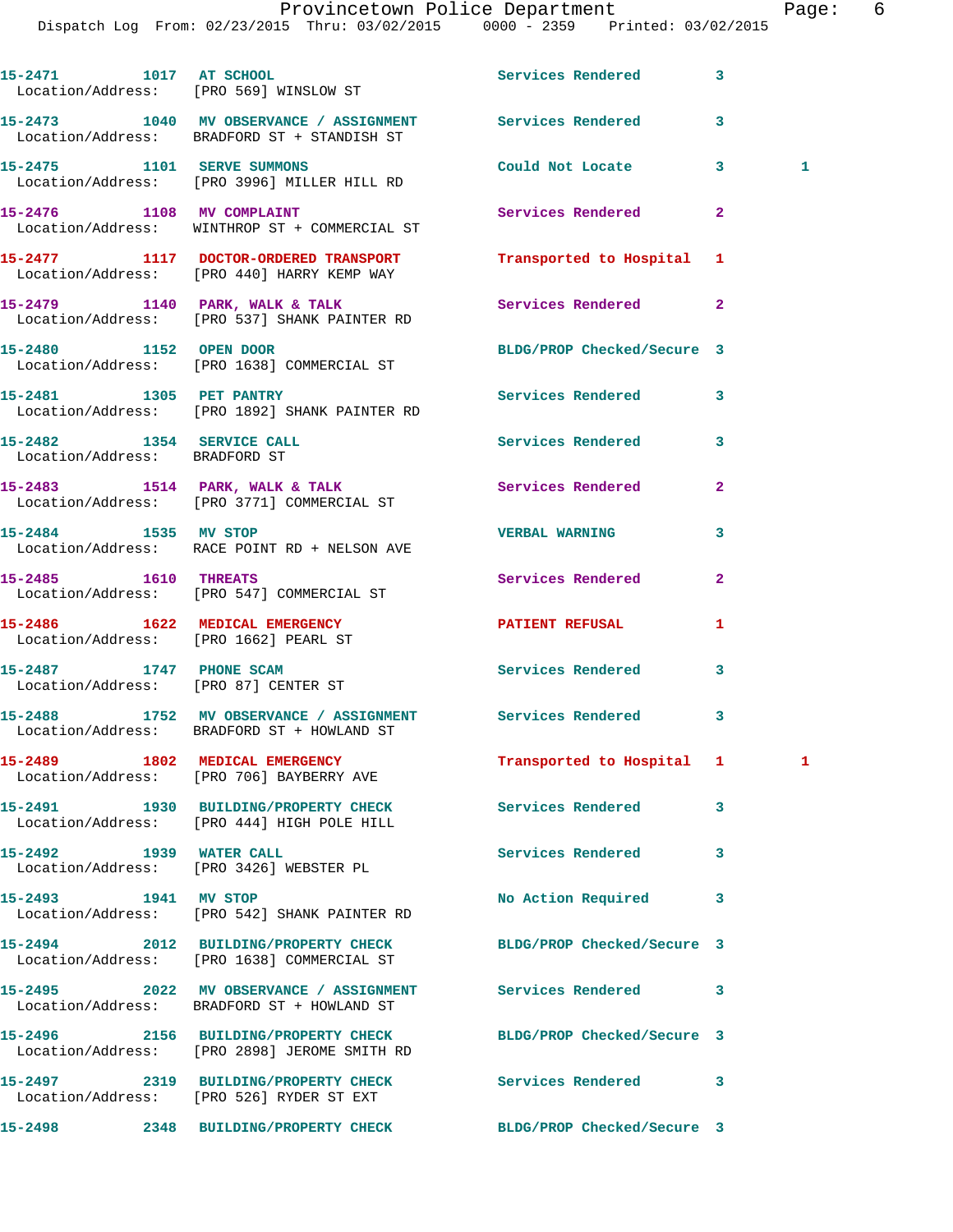|                                    | Dispatch Log From: 02/23/2015 Thru: 03/02/2015 0000 - 2359 Printed: 03/02/2015                                  | Provincetown Police Department    | -7<br>Page: |
|------------------------------------|-----------------------------------------------------------------------------------------------------------------|-----------------------------------|-------------|
|                                    | Location/Address: [PRO 357] COMMERCIAL ST                                                                       |                                   |             |
|                                    | 15-2499 2356 BUILDING/PROPERTY CHECK No Action Required 3<br>Location/Address: [PRO 357] COMMERCIAL ST          |                                   |             |
|                                    |                                                                                                                 |                                   |             |
| For Date: $02/26/2015$ - Thursday  |                                                                                                                 |                                   |             |
|                                    | 15-2500 0046 BUILDING/PROPERTY CHECK Services Rendered 3<br>Location/Address: [PRO 519] RACE POINT RD           |                                   |             |
| Location/Address: [PRO 2] ALDEN ST | 15-2501 0053 BUILDING/PROPERTY CHECK BLDG/PROP Checked/Secure 3                                                 |                                   |             |
| Location/Address: SHANK PAINTER RD | 15-2502 0132 MV OBSERVANCE / ASSIGNMENT Services Rendered 3                                                     |                                   |             |
|                                    | 15-2503 0142 BUILDING/PROPERTY CHECK<br>Location/Address: [PRO 530] SHANK PAINTER RD                            | BLDG/PROP Checked/Secure 3        |             |
|                                    | 15-2504 0142 BUILDING/PROPERTY CHECK<br>Location/Address: [PRO 1650] BRADFORD ST EXT                            | BLDG/PROP Checked/Secure 3        |             |
|                                    | 15-2505 0209 BUILDING/PROPERTY CHECK<br>Location/Address: [PRO 182] COMMERCIAL ST                               | BLDG/PROP Checked/Secure 3        |             |
|                                    | 15-2506 0227 BUILDING/PROPERTY CHECK<br>Location/Address: [PRO 2520] PRINCE ST                                  | Services Rendered 3               |             |
|                                    | 15-2507 0345 BUILDING/PROPERTY CHECK<br>Location/Address: [PRO 440] HARRY KEMP WAY                              | BLDG/PROP Checked/Secure 3        |             |
|                                    | 15-2508 0432 BUILDING/PROPERTY CHECK<br>Location/Address: [PRO 1780] JOHNSON ST                                 | BLDG/PROP Checked/Secure 3        |             |
|                                    | 15-2509 0505 BUILDING/PROPERTY CHECK<br>Location/Address: [PRO 2728] COMMERCIAL ST                              | BLDG/PROP Checked/Secure 3        |             |
|                                    | 15-2510 0519 BUILDING/PROPERTY CHECK<br>Location/Address: [PRO 444] HIGH POLE HILL                              | BLDG/PROP Checked/Secure 3        |             |
|                                    | 15-2511 0526 BUILDING/PROPERTY CHECK BLDG/PROP Checked/Secure 3<br>Location/Address: [PRO 2543] MACMILLAN WHARF |                                   |             |
|                                    | 15-2512 0604 MV OBSERVANCE / ASSIGNMENT Services Rendered 3<br>Location/Address: [PRO 447] JEROME SMITH RD      |                                   |             |
| 15-2513 0620 MV COMPLAINT          | Location/Address: [PRO 2931] COMMERCIAL ST                                                                      | Services Rendered<br>$\mathbf{2}$ |             |
|                                    | 15-2514 0719 SERVICE CALL/CCH<br>Location/Address: [PRO 542] SHANK PAINTER RD                                   | Services Rendered 3               |             |
|                                    | 15-2515 0737 BUILDING/PROPERTY CHECK BLDG/PROP Checked/Secure 3<br>Location/Address: [PRO 3259] MACMILLAN WHARF |                                   |             |
|                                    | 15-2517 0802 MV COMPLAINT/PIER<br>Location/Address: [PRO 3259] MACMILLAN WHARF                                  | Services Rendered 2               |             |
|                                    | 15-2518 0813 SERVICE CALL/SCHOOL<br>Location/Address: [PRO 569] WINSLOW ST                                      | Services Rendered 3               |             |
|                                    | 15-2519 0938 BUILDING/PROPERTY CHECK BLDG/PROP Checked/Secure 3<br>Location/Address: [PRO 3317] CEMETERY RD     |                                   |             |
|                                    | 15-2520 0938 BUILDING/PROPERTY CHECK BLDG/PROP Checked/Secure 3<br>Location/Address: [PRO 3318] CEMETERY RD     |                                   |             |
|                                    | 15-2521 0942 MV OBSERVANCE / ASSIGNMENT Services Rendered 3<br>Location/Address: BRADFORD ST + SHANK PAINTER RD |                                   |             |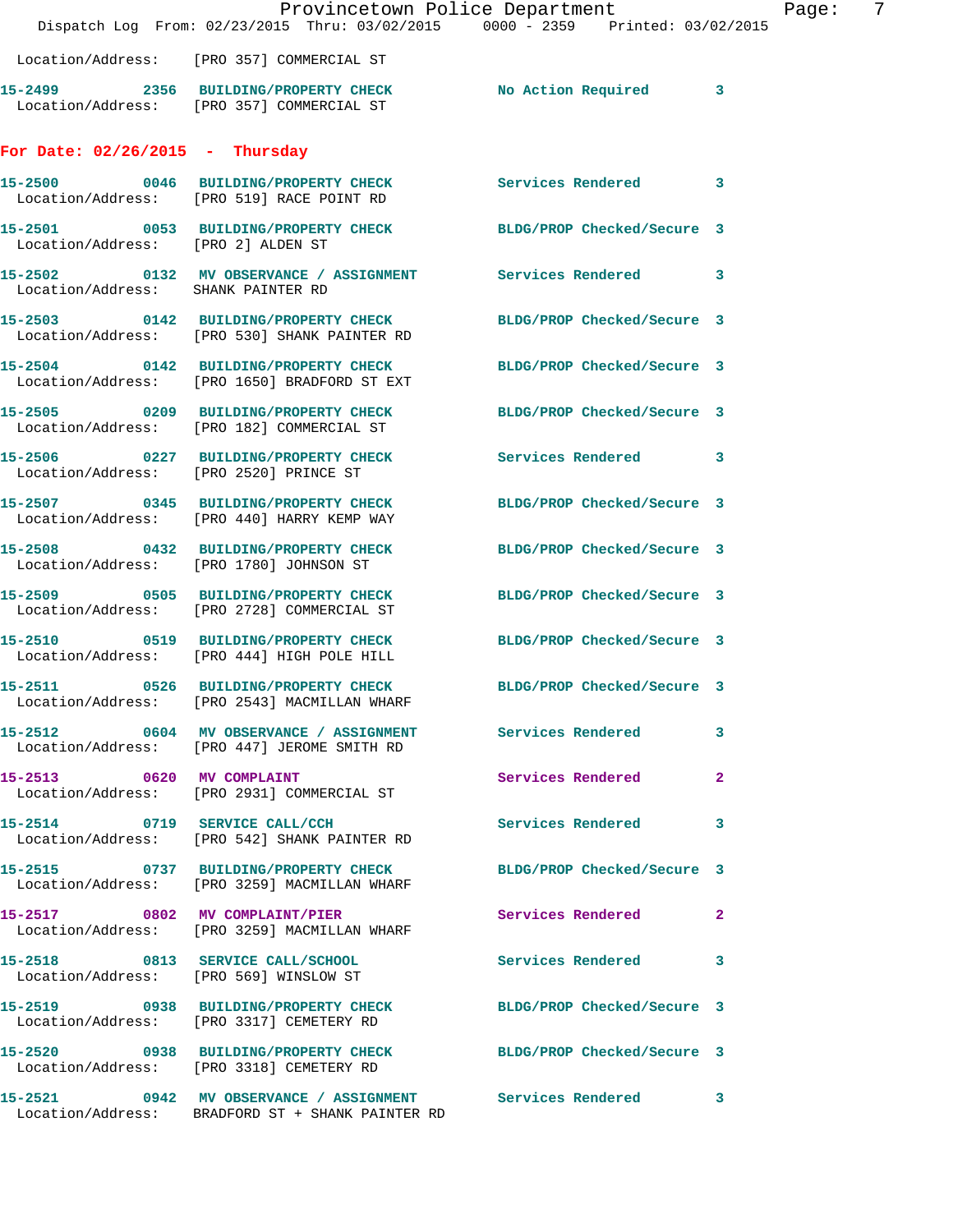|                                      | Provincetown Police Department<br>Dispatch Log From: 02/23/2015 Thru: 03/02/2015 0000 - 2359 Printed: 03/02/2015 |                                                                                                                |                | Page: 8 |  |
|--------------------------------------|------------------------------------------------------------------------------------------------------------------|----------------------------------------------------------------------------------------------------------------|----------------|---------|--|
|                                      | 15-2522 1007 SERVICE CALL/COURT Services Rendered 3<br>Location/Address: [PRO 542] SHANK PAINTER RD              |                                                                                                                |                |         |  |
| 15-2523 1009 MV STOP                 | Location/Address: BRADFORD ST + NICKERSON ST                                                                     | <b>VERBAL WARNING</b> 3                                                                                        |                |         |  |
|                                      | 15-2524 1037 MV DISABLED<br>Location/Address: [PRO 2513] ROUTE 6                                                 | Services Rendered 2                                                                                            |                |         |  |
|                                      | 15-2525 1118 MV STOP 25 20 20 20 20 20 20 20 21 22 23<br>Location/Address: BRADFORD ST + PRISCILLA ALDEN RD      |                                                                                                                | 3              |         |  |
|                                      | 15-2526 1155 ASSIST CITIZEN/FINGERPRINTING Services Rendered 3<br>Location/Address: [PRO 542] SHANK PAINTER RD   |                                                                                                                |                |         |  |
|                                      | 15-2527 1244 BUILDING/PROPERTY CHECK BLDG/PROP Checked/Secure 3<br>Location/Address: [PRO 444] HIGH POLE HILL    |                                                                                                                |                |         |  |
| Location/Address: [PRO 571] ALDEN ST | 15-2528 1253 BUILDING/PROPERTY CHECK BLDG/PROP Checked/Secure 3                                                  |                                                                                                                |                |         |  |
|                                      | 15-2529 1305 ANIMAL CALL<br>Location/Address: [PRO 42] BRADFORD ST                                               | Services Rendered 2                                                                                            |                |         |  |
|                                      | 15-2530 1316 HAZARDS/SNOW<br>Location/Address: [PRO 542] SHANK PAINTER RD                                        | Services Rendered 2                                                                                            |                |         |  |
|                                      | 15-2531 1321 MV DISABLED<br>Location/Address: [PRO 112] COMMERCIAL ST                                            | Services Rendered                                                                                              | $\mathbf{2}$   |         |  |
| 15-2532 1405 FOLLOW UP               | Location/Address: [PRO 542] SHANK PAINTER RD                                                                     | SPOKEN TO AND THE SPOKEN OF THE STATE OF THE SPOKEN OF THE STATE OF THE SPOKEN OF THE STATE OF THE STATE OF TH | $\overline{2}$ |         |  |
|                                      | 15-2533 1414 ANIMAL CALL/BIRD FEEDER Services Rendered 2<br>Location/Address: [PRO 2233] COMMERCIAL ST           |                                                                                                                |                |         |  |
|                                      | 15-2534 1419 BUILDING/PROPERTY CHECK BLDG/PROP Checked/Secure 3<br>Location/Address: [PRO 1780] JOHNSON ST       |                                                                                                                |                |         |  |
|                                      | 15-2535 1426 FOLLOW UP/209A<br>Location/Address: [PRO 569] WINSLOW ST                                            | Services Rendered 2                                                                                            |                |         |  |
| 15-2536 1435 LOBBY TRAFFIC           | Location/Address: [PRO 542] SHANK PAINTER RD                                                                     | Services Rendered 2                                                                                            |                | 27      |  |
|                                      | 15-2537 1537 SERVE RESTRAINING ORDER Could Not Locate<br>Location/Address: [PRO 3004] BRADFORD ST                |                                                                                                                | $\mathbf{2}$   |         |  |
|                                      | 15-2538 1707 BUILDING/PROPERTY CHECK BLDG/PROP Checked/Secure 3<br>Location/Address: [PRO 447] JEROME SMITH RD   |                                                                                                                |                |         |  |
|                                      | 15-2539 1735 MV OBSERVANCE / ASSIGNMENT Services Rendered 3<br>Location/Address: [PRO 1566] CONWELL ST           |                                                                                                                |                |         |  |
|                                      | 15-2540 1821 BUILDING/PROPERTY CHECK BLDG/PROP Checked/Secure 3<br>Location/Address: [PRO 554] TREMONT ST        |                                                                                                                |                |         |  |
|                                      | 15-2541 1847 BUILDING/PROPERTY CHECK<br>Location/Address: [PRO 2206] COMMERCIAL ST                               | BLDG/PROP Checked/Secure 3                                                                                     |                |         |  |
|                                      | 15-2542 1933 BUILDING/PROPERTY CHECK BLDG/PROP Checked/Secure 3<br>Location/Address: [PRO 1645] HARRY KEMP WAY   |                                                                                                                |                |         |  |
|                                      | 15-2543 2022 BUILDING/PROPERTY CHECK Services Rendered 3<br>Location/Address: [PRO 3430] COMMERCIAL ST           |                                                                                                                |                |         |  |
|                                      | 15-2544 2050 BUILDING/PROPERTY CHECK BLDG/PROP Checked/Secure 3<br>Location/Address: [PRO 2898] JEROME SMITH RD  |                                                                                                                |                |         |  |
| 15-2545 2127 COMPLAINT               |                                                                                                                  | Services Rendered 3                                                                                            |                |         |  |

Location/Address: [PRO 2849] COMMERCIAL ST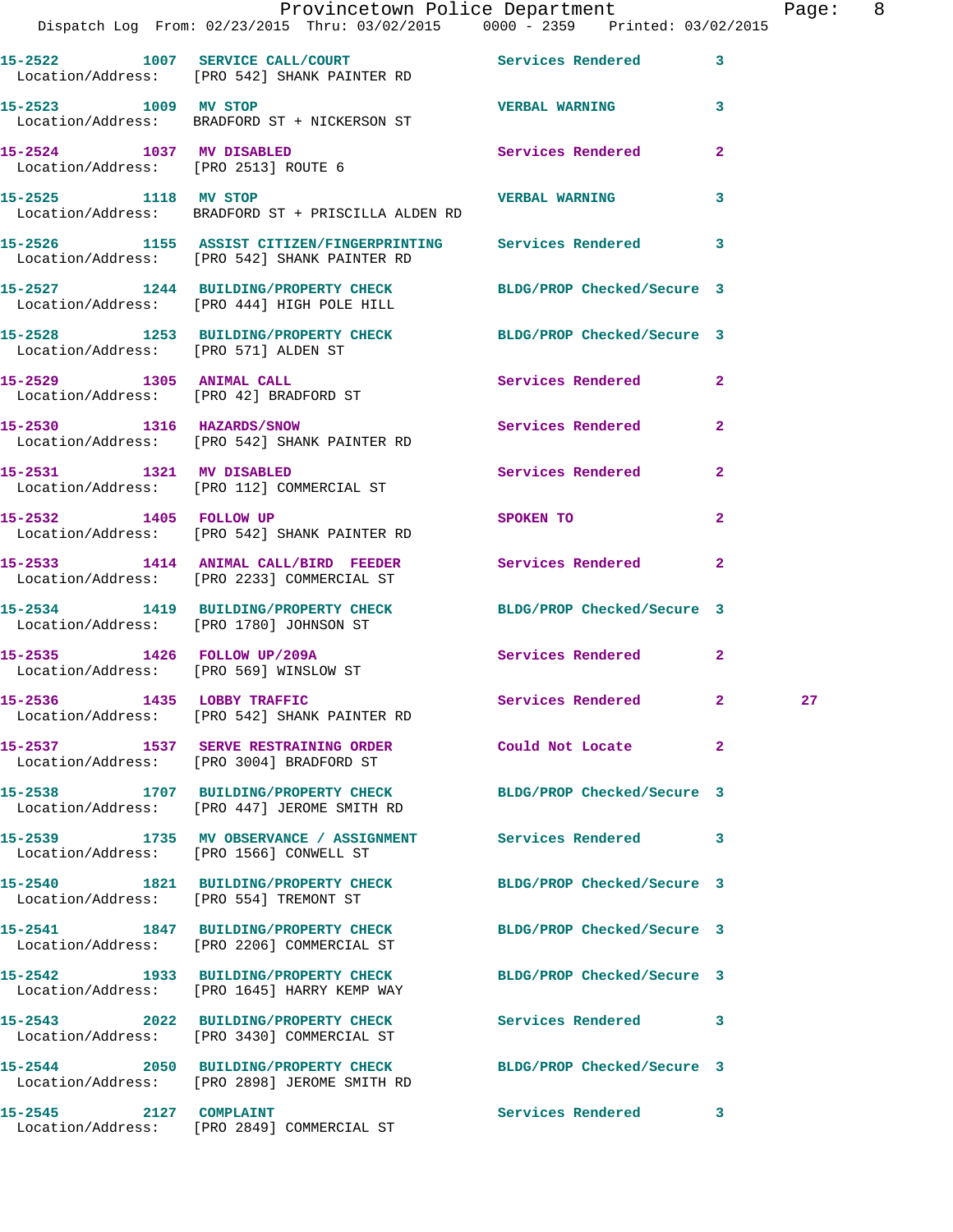|                                        | Provincetown Police Department                                                                                  |                            | Page: | 9 |
|----------------------------------------|-----------------------------------------------------------------------------------------------------------------|----------------------------|-------|---|
|                                        | Dispatch Log From: 02/23/2015 Thru: 03/02/2015   0000 - 2359   Printed: 03/02/2015                              |                            |       |   |
|                                        |                                                                                                                 |                            |       |   |
|                                        | 15-2546 2155 MV OBSERVANCE / ASSIGNMENT Services Rendered 3<br>Location/Address: [PRO 94] BRADFORD ST           |                            |       |   |
|                                        | 15-2547 2306 BUILDING/PROPERTY CHECK Services Rendered 3<br>Location/Address: [PRO 2977] COMMERCIAL ST          |                            |       |   |
|                                        | 15-2548 2348 BUILDING/PROPERTY CHECK BLDG/PROP Checked/Secure 3<br>Location/Address: [PRO 530] SHANK PAINTER RD |                            |       |   |
| For Date: $02/27/2015$ - Friday        |                                                                                                                 |                            |       |   |
|                                        | 15-2549 0010 BUILDING/PROPERTY CHECK BLDG/PROP Checked/Secure 3<br>Location/Address: [PRO 2194] COMMERCIAL ST   |                            |       |   |
|                                        | 15-2550 0021 MV OBSERVANCE / ASSIGNMENT Services Rendered 3<br>Location/Address: [PRO 3231] BRADFORD ST         |                            |       |   |
|                                        | 15-2552 0100 911 GENERAL/TEST<br>Location/Address: [PRO 542] SHANK PAINTER RD                                   | Services Rendered 1        |       |   |
|                                        | 15-2551 0102 BUILDING/PROPERTY CHECK BLDG/PROP Checked/Secure 3<br>Location/Address: [PRO 1780] JOHNSON ST      |                            |       |   |
|                                        | 15-2554 0147 BUILDING/PROPERTY CHECK BLDG/PROP Checked/Secure 3<br>Location/Address: [PRO 182] COMMERCIAL ST    |                            |       |   |
|                                        | 15-2555 0205 BUILDING/PROPERTY CHECK BLDG/PROP Checked/Secure 3<br>Location/Address: [PRO 306] COMMERCIAL ST    |                            |       |   |
|                                        | 15-2556 0321 BUILDING/PROPERTY CHECK BLDG/PROP Checked/Secure 3<br>Location/Address: [PRO 512] PRINCE ST        |                            |       |   |
|                                        | 15-2557 0347 BUILDING/PROPERTY CHECK BLDG/PROP Checked/Secure 3<br>Location/Address: [PRO 175] COMMERCIAL ST    |                            |       |   |
|                                        | 15-2558 0525 BUILDING/PROPERTY CHECK Services Rendered 3<br>Location/Address: [PRO 525] COMMERCIAL ST           |                            |       |   |
|                                        | 15-2559 0616 BUILDING/PROPERTY CHECK BLDG/PROP Checked/Secure 3<br>Location/Address: [PRO 3256] COMMERCIAL ST   |                            |       |   |
|                                        | 15-2568 0730 BUILDING/PROPERTY CHECK<br>Location/Address: [PRO 2206] COMMERCIAL ST                              | BLDG/PROP Checked/Secure 3 |       |   |
| Location/Address: [PRO 569] WINSLOW ST | 15-2562 0811 SERVICE CALL/SCHOOL                                                                                | Services Rendered 3        |       |   |
|                                        | 15-2563 0933 BUILDING/PROPERTY CHECK<br>Location/Address: [PRO 444] HIGH POLE HILL                              | BLDG/PROP Checked/Secure 3 |       |   |
| Location/Address: [PRO 3440] ROUTE 6   | 15-2564 0945 MV OBSERVANCE / ASSIGNMENT Services Rendered 3                                                     |                            |       |   |
|                                        |                                                                                                                 |                            |       |   |

**15-2565 1000 MV STOP VERBAL WARNING 3**  Location/Address: [PRO 2818] CONWELL ST

Location/Address: [PRO 571] ALDEN ST

Location/Address: [PRO 285] COMMERCIAL ST

Location/Address: [PRO 3430] COMMERCIAL ST

Location/Address: [PRO 2500] COMMERCIAL ST

**15-2566 1002 BUILDING/PROPERTY CHECK BLDG/PROP Checked/Secure 3**  15-2567 1018 PARK, WALK & TALK **Services Rendered** 2 **15-2569 1107 BUILDING/PROPERTY CHECK BLDG/PROP Checked/Secure 3 15-2570 1238 MV COMPLAINT SPOKEN TO 2 1** 

**15-2571 1254 ANIMAL CALL/DOG AND CAT Services Rendered 2**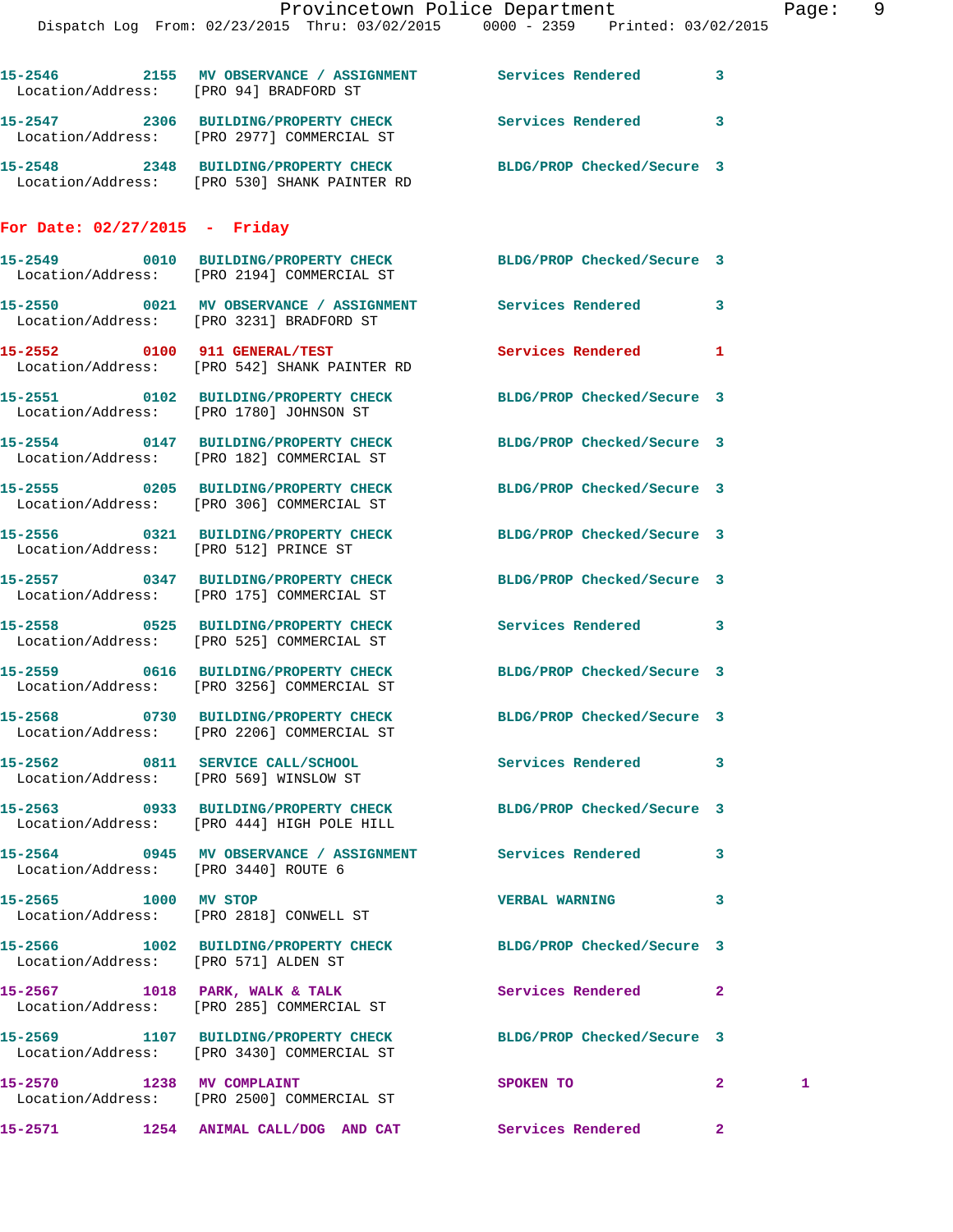|                                   | Dispatch Log From: 02/23/2015 Thru: 03/02/2015 0000 - 2359 Printed: 03/02/2015                                   | Provincetown Police Department |              | Page: 10 |  |
|-----------------------------------|------------------------------------------------------------------------------------------------------------------|--------------------------------|--------------|----------|--|
|                                   | Location/Address: [PRO 442] HARRY KEMP WAY                                                                       |                                |              |          |  |
|                                   | 15-2572 1314 PARK, WALK & TALK Services Rendered 2                                                               |                                |              |          |  |
| 15-2575 1417 THREATS              | Location/Address: [PRO 105] COMMERCIAL ST                                                                        | Services Rendered              | $\mathbf{2}$ |          |  |
|                                   | Location/Address: HARRY KEMP WAY + CONWELL ST<br>15-2576 1435 LOBBY TRAFFIC                                      | Services Rendered 2            |              | 24       |  |
|                                   | Location/Address: [PRO 542] SHANK PAINTER RD<br>15-2577 1514 MV ACCIDENT                                         | Services Rendered 1            |              |          |  |
|                                   | Location/Address: CENTER ST + COMMERCIAL ST<br>Refer To Accident: 15-16-AC                                       |                                |              |          |  |
|                                   | 15-2579 1638 WATER CALL<br>Location/Address: [PRO 1550] COMMERCIAL ST                                            | Services Rendered              | 3            |          |  |
|                                   | 15-2580 1711 SUDDEN DEATH/UNATTENDED Services Rendered 1<br>Location/Address: [PRO 2948] COMMERCIAL ST           |                                |              | 1        |  |
|                                   | 15-2581 1754 MV COMPLAINT<br>Location/Address: COMMERCIAL ST + HANCOCK ST                                        | Services Rendered              | $\mathbf{2}$ |          |  |
| 15-2582 1912 WATER LEAK           | Location/Address: [PRO 565] WEST VINE ST                                                                         | Services Rendered              | 3            |          |  |
|                                   | 15-2583 1925 SHOPLIFTING<br>Location/Address: [PRO 3296] SHANK PAINTER RD                                        | Services Rendered              | 3            |          |  |
| 15-2584 2059 911 GENERAL          | Location/Address: [PRO 542] SHANK PAINTER RD                                                                     | Services Rendered              | $\mathbf{1}$ |          |  |
|                                   | 15-2585 2313 LOBBY TRAFFIC<br>Location/Address: [PRO 542] SHANK PAINTER RD                                       | Services Rendered 3            |              | 19       |  |
| 15-2586 2316 BURST PIPE           | Location/Address: [PRO 638] COMMERCIAL ST                                                                        | Services Rendered 2            |              |          |  |
| For Date: $02/28/2015$ - Saturday |                                                                                                                  |                                |              |          |  |
|                                   | 15-2587 0001 BUILDING/PROPERTY CHECK BLDG/PROP Checked/Secure 3<br>Location/Address: [PRO 1778] SHANK PAINTER RD |                                |              |          |  |
| 15-2588 0028 DISTURBANCE          | Location/Address: [PRO 3443] COMMERCIAL ST                                                                       | Peace Restored                 | 1            |          |  |
|                                   | 15-2589 0048 BUILDING/PROPERTY CHECK BLDG/PROP Checked/Secure 3<br>Location/Address: [PRO 3151] COMMERCIAL ST    |                                |              |          |  |
|                                   | 15-2590 0109 MV OBSERVANCE / ASSIGNMENT<br>Location/Address: [PRO 2577] BRADFORD ST                              | No Action Required             | 3            |          |  |
|                                   | 15-2591 0136 BUILDING/PROPERTY CHECK BLDG/PROP Checked/Secure 3<br>Location/Address: [PRO 3609] COMMERCIAL ST    |                                |              |          |  |
|                                   | 15-2592 0143 MV OBSERVANCE / ASSIGNMENT Services Rendered<br>Location/Address: BRADFORD ST + HOWLAND ST          |                                | 3            |          |  |
| 0154 MV STOP<br>15-2593           |                                                                                                                  | <b>VERBAL WARNING</b>          | 3.           |          |  |

 Location/Address: COMMERCIAL ST + HOWLAND ST **15-2595 0227 BUILDING/PROPERTY CHECK BLDG/PROP Checked/Secure 3**  Location/Address: [PRO 175] COMMERCIAL ST

Location/Address: [PRO 440] HARRY KEMP WAY

**15-2596 0245 BUILDING/PROPERTY CHECK BLDG/PROP Checked/Secure 3**  Location/Address: [PRO 2539] RYDER ST **15-2597 0427 BUILDING/PROPERTY CHECK BLDG/PROP Checked/Secure 3**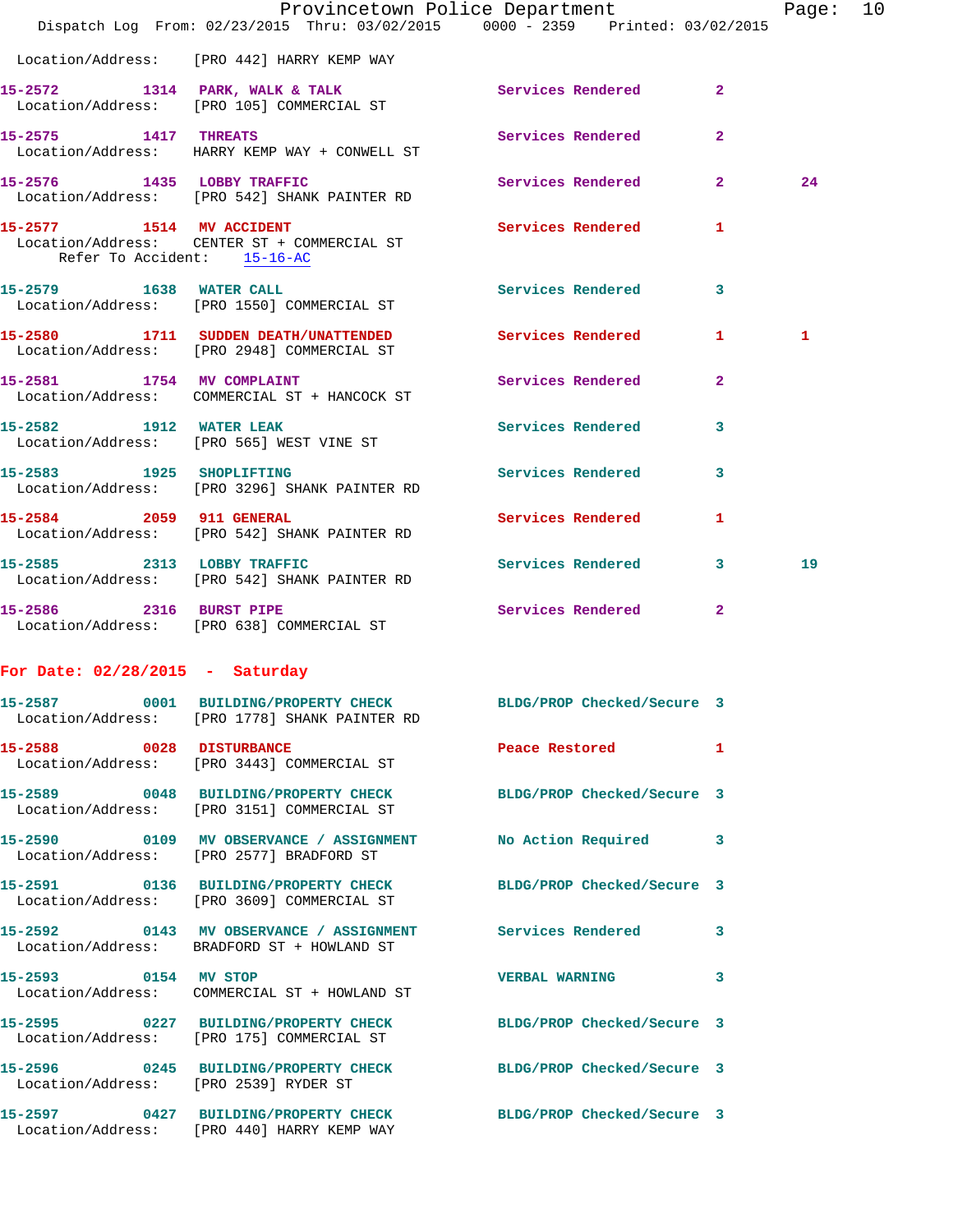|                                       | 15-2598 0529 BUILDING/PROPERTY CHECK BLDG/PROP Checked/Secure 3<br>Location/Address: [PRO 530] SHANK PAINTER RD    |                            |                |              |
|---------------------------------------|--------------------------------------------------------------------------------------------------------------------|----------------------------|----------------|--------------|
|                                       | 15-2599 0538 BUILDING/PROPERTY CHECK Services Rendered<br>Location/Address: [PRO 2500] COMMERCIAL ST               |                            | 3              |              |
|                                       | 15-2600 0546 BUILDING/PROPERTY CHECK<br>Location/Address: [PRO 440] HARRY KEMP WAY                                 | BLDG/PROP Checked/Secure 3 |                |              |
|                                       | 15-2601 0548 MV OBSERVANCE / ASSIGNMENT Services Rendered<br>Location/Address: [PRO 3430] COMMERCIAL ST            |                            | 3              |              |
|                                       | 15-2602 0603 BUILDING/PROPERTY CHECK<br>Location/Address: [PRO 519] RACE POINT RD                                  | BLDG/PROP Checked/Secure 3 |                |              |
|                                       | 15-2603 0620 BUILDING/PROPERTY CHECK<br>Location/Address: [PRO 519] RACE POINT RD                                  | BLDG/PROP Checked/Secure 3 |                |              |
| 15-2604 0633 MV DISABLED              | Location: ST. PETER'S CEMETERY                                                                                     | No Action Required         | $\mathbf{2}$   |              |
| Location/Address: [PRO 571] ALDEN ST  | 15-2605 0814 BUILDING/PROPERTY CHECK BLDG/PROP Checked/Secure 3                                                    |                            |                |              |
|                                       | 15-2607 0817 BUILDING/PROPERTY CHECK BLDG/PROP Checked/Secure 3<br>Location/Address: [PRO 444] HIGH POLE HILL      |                            |                |              |
|                                       | 15-2606 0819 SEWER DEPT. CALLOUT<br>Location/Address: [PRO 3404] BRADFORD ST                                       | Taken/Referred to Other    | 3              |              |
| Location/Address: [PRO 512] PRINCE ST | 15-2608 0845 BUILDING/PROPERTY CHECK False Alarm                                                                   |                            | 3              |              |
| Location/Address: CONWELL ST          | 15-2609 0852 MV OBSERVANCE / ASSIGNMENT No Action Required                                                         |                            | 3              |              |
|                                       | 15-2610 0913 RESCUECALL/TRANSPORT<br>Location/Address: [PRO 1266] NELSON AVE                                       | Transported to Hospital    | 1              |              |
|                                       | 15-2611 1015 WRITTEN WNG SPEED/STOP SIGN Citation/Warning Issued 3<br>Location/Address: [PRO 539] SHANK PAINTER RD |                            |                |              |
| Location/Address: [PRO 3222] ALDEN ST | 15-2612 1021 VERBAL UNLICENSED/UNRESTRAINED VERBAL WARNING                                                         |                            | $\mathbf{2}$   | $\mathbf{2}$ |
| Location/Address: [PRO 2521] ROUTE 6  | 15-2613 1027 MV OBSERVANCE / ASSIGNMENT Services Rendered                                                          |                            | 3              |              |
|                                       | 15-2614 1046 HIT AND RUN/PARKED MV<br>Location/Address: [PRO 3405] COMMERCIAL ST                                   | SPOKEN TO                  | 1              |              |
|                                       | 15-2615 1052 WRITTEN WARNING SPEED<br>Location/Address: [PRO 413] CONWELL ST                                       | Services Rendered          | 3              |              |
|                                       | 15-2616 1055 BUILDING/PROPERTY CHECK BLDG/PROP Checked/Secure 3<br>Location/Address: [PRO 3317] CEMETERY RD        |                            |                | 1            |
|                                       | 15-2617 1056 BUILDING/PROPERTY CHECK<br>Location/Address: [PRO 519] RACE POINT RD                                  | BLDG/PROP Checked/Secure 3 |                |              |
| 15-2618 1211 PET PANTRY               | Location/Address: [PRO 3296] SHANK PAINTER RD                                                                      | Services Rendered          | 3              |              |
|                                       | 15-2619 1225 PARK, WALK & TALK<br>Location/Address: [PRO 105] COMMERCIAL ST                                        | Services Rendered          | $\mathbf{2}$   |              |
|                                       | 15-2620 1228 SUSPICIOUS ACTIVITY<br>Location/Address: [PRO 221] COMMERCIAL ST                                      | SPOKEN TO                  | $\overline{a}$ |              |
| 15-2621 1240 MV DISABLED              |                                                                                                                    | Taken/Referred to Other 2  |                |              |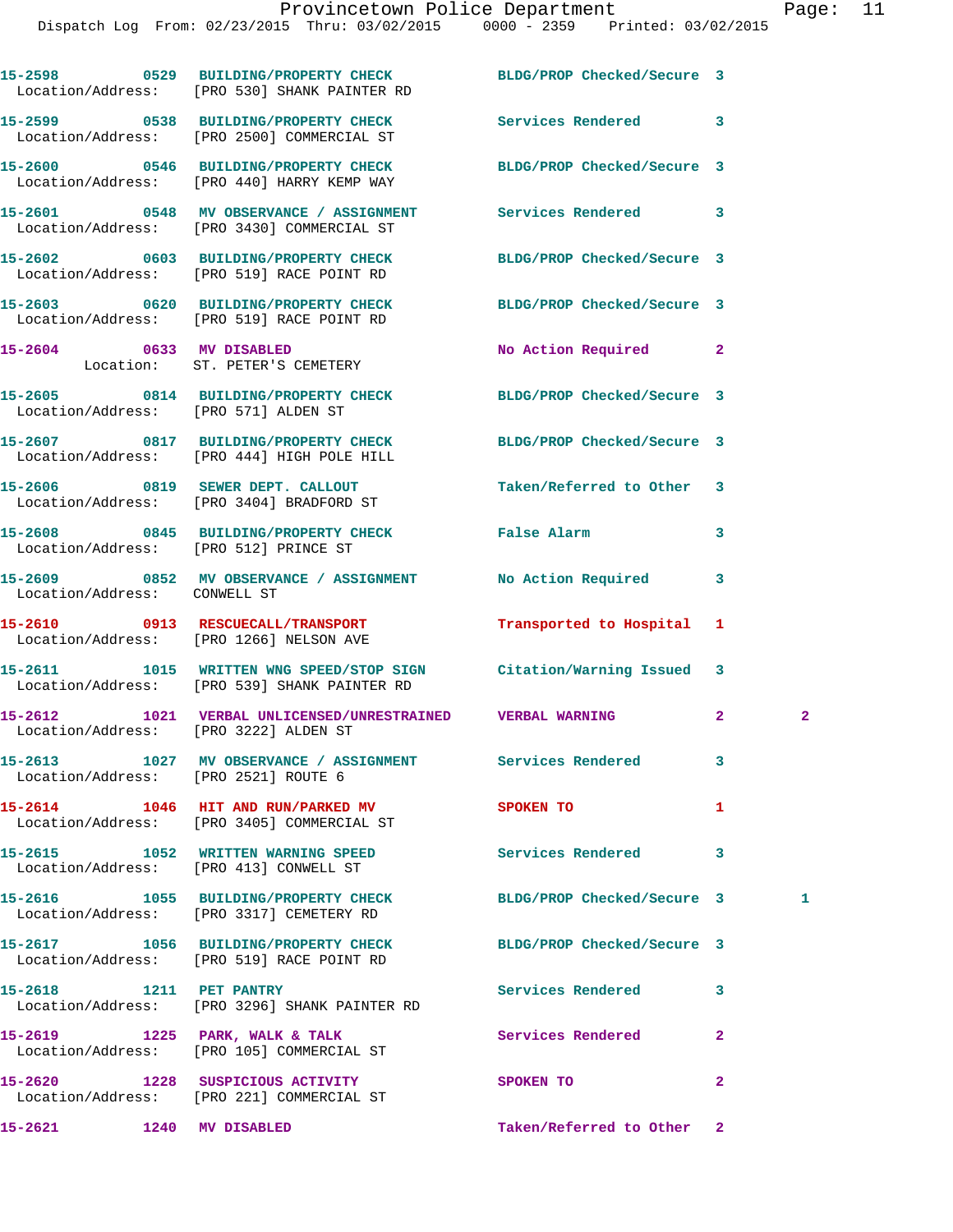|                                    | Dispatch Log From: 02/23/2015 Thru: 03/02/2015 0000 - 2359 Printed: 03/02/2015                                   | Provincetown Police Department | Page: 12       |
|------------------------------------|------------------------------------------------------------------------------------------------------------------|--------------------------------|----------------|
|                                    | Location/Address: [PRO 3351] HARRY KEMP WAY                                                                      |                                |                |
|                                    | 15-2622 1244 BUILDING/PROPERTY CHECK BLDG/PROP Checked/Secure 3<br>Location/Address: [PRO 488] MAYFLOWER ST      |                                |                |
| Location/Address: SHANK PAINTER RD | 15-2623 1319 MV OBSERVANCE / ASSIGNMENT Services Rendered                                                        |                                | 3              |
|                                    | 15-2624 1331 CAT ASSIST<br>Location/Address: [PRO 1041] OLD COLONY WAY                                           | Services Rendered              | $\overline{2}$ |
|                                    | 15-2625 1332 BUILDING/PROPERTY CHECK BLDG/PROP Checked/Secure 3<br>Location/Address: [PRO 2490] PROVINCELANDS RD |                                |                |
|                                    | 15-2626 1348 ANIMAL CALL<br>Location/Address: [PRO 3277] SANDY HILL LN                                           | Services Rendered 2            |                |
|                                    | 15-2627 1414 WATER CALL<br>Location/Address: [PRO 1464] COMMERCIAL ST                                            | Taken/Referred to Other 3      |                |
|                                    | 15-2628 1609 MV OBSERVANCE / ASSIGNMENT No Action Required 3<br>Location/Address: [PRO 530] SHANK PAINTER RD     |                                |                |
|                                    | 15-2629 2315 BUILDING/PROPERTY CHECK BLDG/PROP Checked/Secure 3<br>Location/Address: [PRO 2500] COMMERCIAL ST    |                                |                |
| Location: CENTER ROAM              | 15-2630 2325 PARK, WALK & TALK 2008 Services Rendered                                                            |                                | $\mathbf{2}$   |

## **For Date: 03/01/2015 - Sunday**

|                                     | 15-2631 0000 LOBBY TRAFFIC<br>Location/Address: [PRO 542] SHANK PAINTER RD                                      | Services Rendered 2 3 9 |              |  |
|-------------------------------------|-----------------------------------------------------------------------------------------------------------------|-------------------------|--------------|--|
|                                     | 15-2632 0013 BUILDING/PROPERTY CHECK BLDG/PROP Checked/Secure 3<br>Location/Address: [PRO 530] SHANK PAINTER RD |                         |              |  |
|                                     | 15-2633 0014 BUILDING/PROPERTY CHECK Services Rendered<br>Location/Address: [PRO 2483] COMMERCIAL ST            |                         | 3            |  |
|                                     | 15-2636 0020 REQUEST FOR CHECKS<br>Location/Address: [PRO 1737] BRADFORD ST                                     | Services Rendered       | 3            |  |
| Location/Address: [PRO 521] ROUTE 6 | 15-2634 0030 BUILDING/PROPERTY CHECK Services Rendered                                                          |                         | 3            |  |
|                                     | 15-2635 0038 MV OBSERVANCE / ASSIGNMENT Services Rendered<br>Location/Address: BRADFORD ST + RYDER ST           |                         | 3            |  |
|                                     | 15-2638 0110 BUILDING/PROPERTY CHECK BLDG/PROP Checked/Secure 3<br>Location/Address: [PRO 182] COMMERCIAL ST    |                         |              |  |
|                                     | Location/Address: [PRO 2489] BRADFORD ST                                                                        |                         | 3            |  |
|                                     | 15-2640  0115 BUILDING/PROPERTY CHECK BLDG/PROP Checked/Secure 3<br>Location/Address: [PRO 1646] WINSLOW ST     |                         |              |  |
|                                     | 15-2641 0217 BUILDING/PROPERTY CHECK BLDG/PROP Checked/Secure 3<br>Location/Address: [PRO 2543] MACMILLAN WHARF |                         |              |  |
|                                     | 15-2642 0237 BUILDING/PROPERTY CHECK BLDG/PROP Checked/Secure 3<br>Location/Address: [PRO 175] COMMERCIAL ST    |                         |              |  |
|                                     | 15-2643 0451 BUILDING/PROPERTY CHECK BLDG/PROP Checked/Secure 3<br>Location/Address: [PRO 306] COMMERCIAL ST    |                         |              |  |
|                                     | 15-2644 0505 BUILDING/PROPERTY CHECK Services Rendered<br>Location/Address: [PRO 3430] COMMERCIAL ST            |                         | $\mathbf{3}$ |  |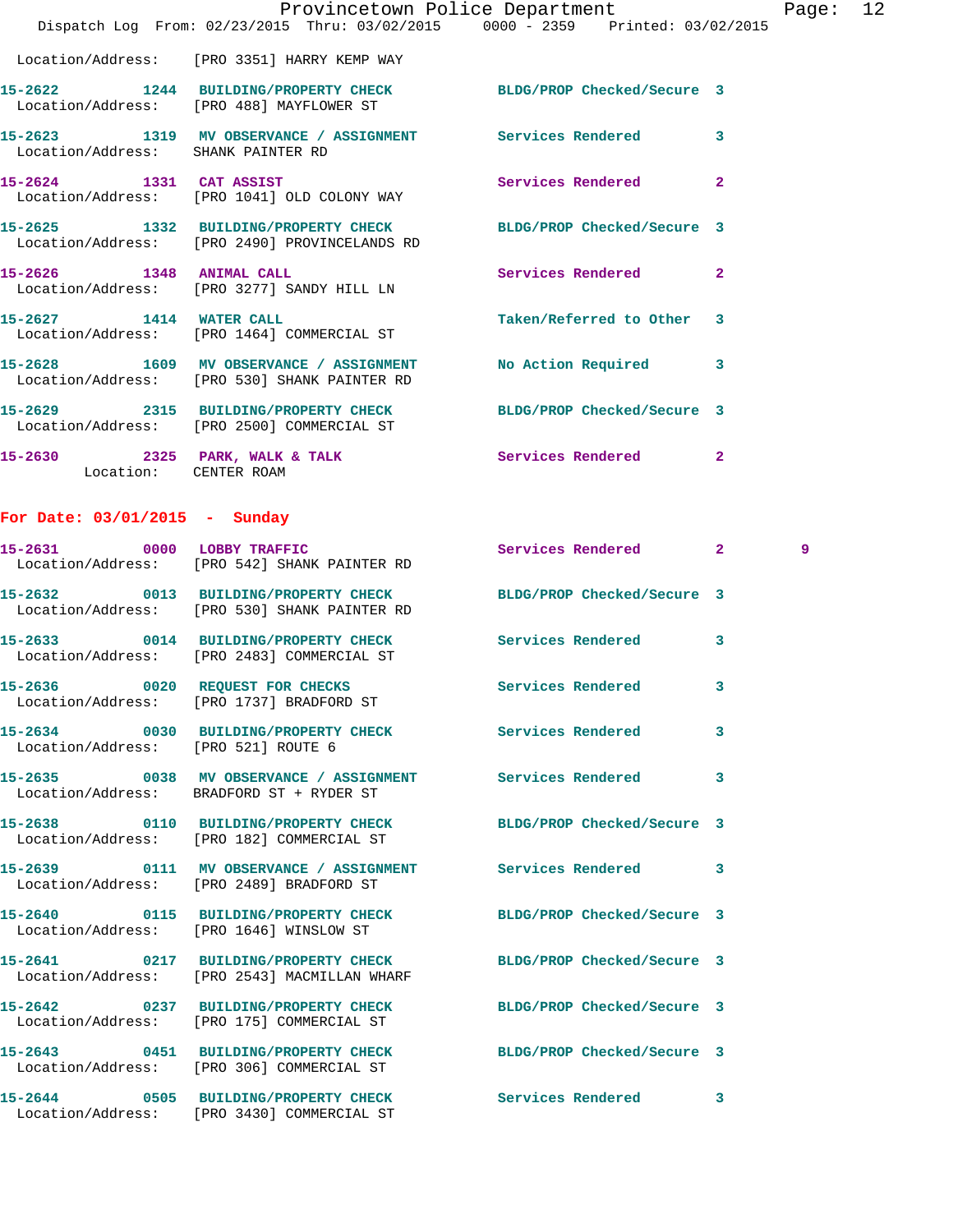|                                      | Dispatch Log From: 02/23/2015 Thru: 03/02/2015 0000 - 2359 Printed: 03/02/2015                                  | Provincetown Police Department |              | Page: 13 |  |
|--------------------------------------|-----------------------------------------------------------------------------------------------------------------|--------------------------------|--------------|----------|--|
|                                      |                                                                                                                 |                                |              |          |  |
|                                      | 15-2645 0537 BUILDING/PROPERTY CHECK BLDG/PROP Checked/Secure 3<br>Location/Address: [PRO 519] RACE POINT RD    |                                |              |          |  |
| Location/Address: [PRO 2] ALDEN ST   | 15-2647 0605 BUILDING/PROPERTY CHECK BLDG/PROP Checked/Secure 3                                                 |                                |              |          |  |
|                                      | 15-2646 0608 BUILDING/PROPERTY CHECK BLDG/PROP Checked/Secure 3<br>Location/Address: [PRO 440] HARRY KEMP WAY   |                                |              |          |  |
|                                      | 15-2648 0754 BUILDING/PROPERTY CHECK BLDG/PROP Checked/Secure 3<br>Location/Address: [PRO 3259] MACMILLAN WHARF |                                |              |          |  |
|                                      | 15-2649 0905 MV OBSERVANCE / ASSIGNMENT Services Rendered 3<br>Location/Address: BRADFORD ST + STANDISH ST      |                                |              |          |  |
| Refer To Arrest: 15-31-AR            | 15-2650 1021 SERVE WARRANT<br>Location/Address: [PRO 591] SHANK PAINTER RD                                      | Arrest(s) Made                 | 3            |          |  |
|                                      | 15-2652 1211 SERVE WARRANT<br>Location/Address: [PRO 2085] FREEMAN ST                                           | Could Not Locate 3             |              |          |  |
|                                      | 15-2653 1227 MV STOP<br>Location/Address: STANDISH ST + BRADFORD ST                                             | <b>VERBAL WARNING</b>          | 3            |          |  |
|                                      | 15-2655 1555 PARKING BAN NOTICE 15-2655 Rendered 3<br>Location/Address: [PRO 542] SHANK PAINTER RD              |                                |              |          |  |
|                                      | 15-2656 1644 BUILDING/PROPERTY CHECK BLDG/PROP Checked/Secure 3<br>Location/Address: [PRO 519] RACE POINT RD    |                                |              |          |  |
|                                      | 15-2657 1648 BUILDING/PROPERTY CHECK BLDG/PROP Checked/Secure 3<br>Location/Address: [PRO 2818] CONWELL ST      |                                |              |          |  |
|                                      | 15-2658 1707 ROAD TREATMENT<br>Location/Address: [PRO 542] SHANK PAINTER RD                                     | Taken/Referred to Other 2      |              |          |  |
|                                      | 15-2660 1732 BUILDING/PROPERTY CHECK BLDG/PROP Checked/Secure 3<br>Location/Address: [PRO 16] MAYFLOWER AVE     |                                |              |          |  |
|                                      | 15-2659 1733 BUILDING/PROPERTY CHECK BLDG/PROP Checked/Secure 3<br>Location/Address: [PRO 3259] MACMILLAN WHARF |                                |              |          |  |
|                                      | 15-2661 1823 BUILDING/PROPERTY CHECK<br>Location/Address: [PRO 175] COMMERCIAL ST                               | BLDG/PROP Checked/Secure 3     |              |          |  |
|                                      | 15-2662 1840 BUILDING/PROPERTY CHECK<br>Location/Address: [PRO 1638] COMMERCIAL ST                              | BLDG/PROP Checked/Secure 3     |              |          |  |
|                                      | 15-2663 1841 BUILDING/PROPERTY CHECK<br>Location/Address: [PRO 2543] MACMILLAN WHARF                            | BLDG/PROP Checked/Secure 3     |              |          |  |
|                                      | 15-2664 2004 BUILDING/PROPERTY CHECK<br>Location/Address: [PRO 1778] SHANK PAINTER RD                           | BLDG/PROP Checked/Secure 3     |              |          |  |
| Location/Address: [PRO 571] ALDEN ST | 15-2665 2051 BUILDING/PROPERTY CHECK                                                                            | BLDG/PROP Checked/Secure 3     |              |          |  |
|                                      | 15-2666 2106 PARKING SNOW BAN/TOWS<br>Location/Address: [PRO 542] SHANK PAINTER RD                              | Services Rendered 3            |              | 16       |  |
| 15-2667 2218 BANGING NOISE           | Location/Address: [PRO 1452] BRADFORD ST                                                                        | Services Rendered              | $\mathbf{2}$ |          |  |
| For Date: $03/02/2015$ - Monday      |                                                                                                                 |                                |              |          |  |
|                                      | 15-2668       0004 RIITLDING/PROPERTY CHECK        Services Rendered      3                                     |                                |              |          |  |

**15-2668 0004 BUILDING/PROPERTY CHECK Services Rendered 3**  Location/Address: [PRO 3450] JEROME SMITH RD **15-2669 0033 BUILDING/PROPERTY CHECK Services Rendered 3**